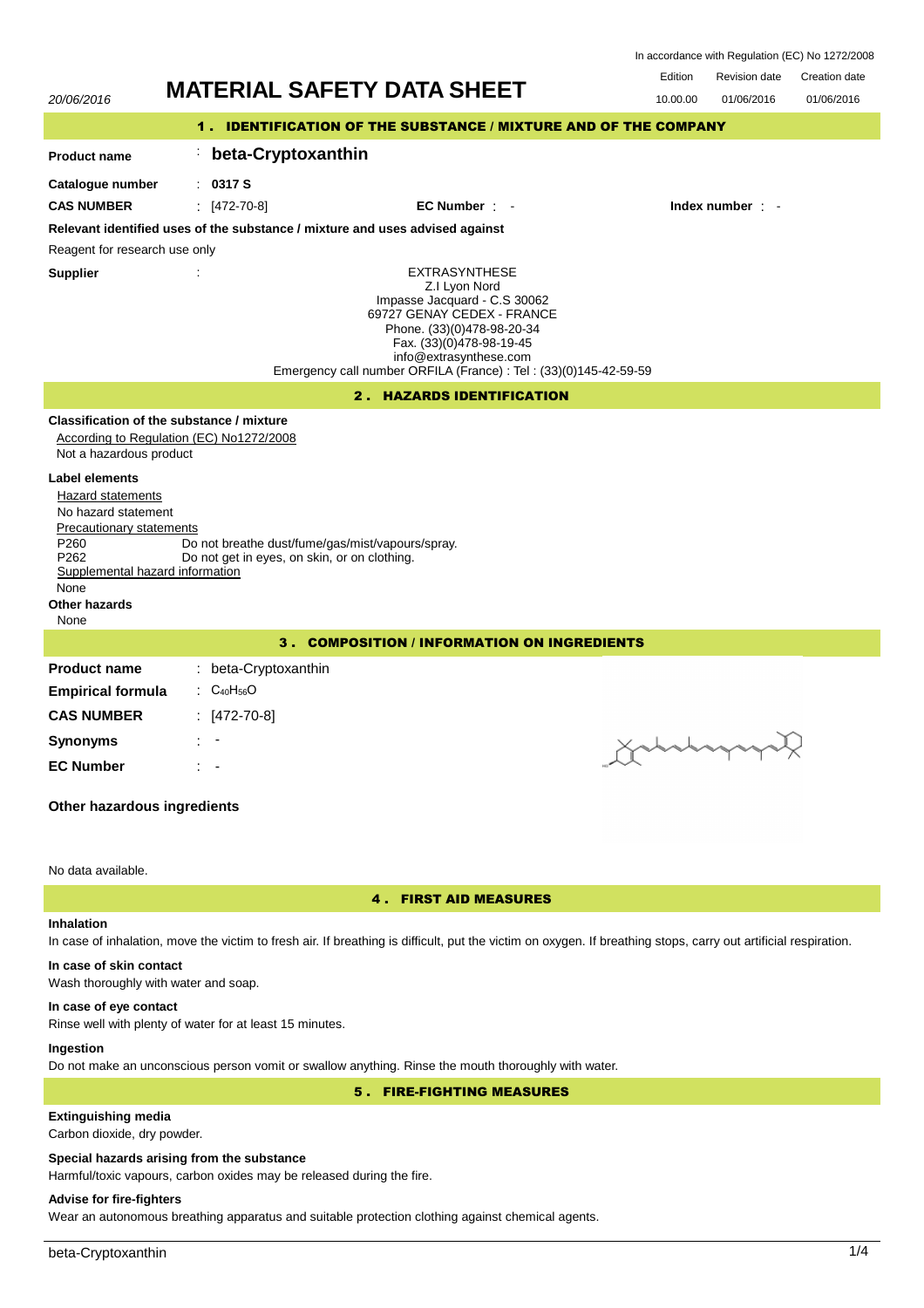# 6 . ACCIDENTAL RELEASE MEASURES

#### **Personal precautions**

Use personal protective equipment. Evacuate the personnel from the contaminated zone. Ensure adequate ventilation.

### **Environnemental precautions**

Keeping away from drains, surface and ground waters.

#### **Methods and materials for containment and cleaning up**

Clean up without creating dust and place in adapted and sealed containers for elimination. Wash the contaminated aera with water and soap. Confine washing water and dispose of it complying with the local regulations. After cleaning, quickly eliminate traces of water with a product absorbing liquids (for example : sand, sawdust, universal binder, Kieselguhr).

### 7 . HANDLING AND STORAGE

### **Precautions for safe handling**

Avoid formation of dust. Avoid contact with skin and eyes. During handling, wear suitable personal protective equipment (see section 8). Follow the normal measures for preventive fire protection.

### **Specific handling**

Use in a dark place.

# **Specific end use(s)**

No data available

#### **Conditions for safe storage, including any incompatibilities**

Store in a cool well-ventilated place. Keep container tightly closed in a dry place away from light.

Store at <- 15°C

### 8 . EXPOSURE CONTROL/PERSONAL PROTECTION

### **Respiratory protection**

Wear imperatively an appropriated mask/respirator, tested and approved by standards such as NIOSH (US) or CEN (EU).

#### **Hand protection**

Handle with protective gloves. The selected gloves have to satisfy the specifications of EU Directive 89/686/EEC and the standard EN 374 derived from it.

### **Eye protection**

Wear safety glasses.

### **Skin protection**

Wear suitable protective clothing according to the quantity and the level of activity of the substance at the workplace.

|                                                       | 9. PHYSICAL AND CHEMICAL PROPERTIES |  |
|-------------------------------------------------------|-------------------------------------|--|
| Information on basic physical and chemical properties |                                     |  |
| Physical state                                        | : Powder                            |  |
| Color                                                 | : No data available.                |  |
| Solubility in                                         | : Acetone (Soluble)                 |  |
| Initial boiling point                                 | : No data available.                |  |
| Flash point                                           | : No data available.                |  |
| рH                                                    | : No data available.                |  |
| Partition coefficient: n-octanol/water                | : No data available.                |  |
| Auto-ignition temperature                             | : No data available.                |  |
| Decomposition temperature                             | : No data available.                |  |
| Viscosity                                             | : No data available.                |  |
| Melting point                                         | $: 159-165^{\circ}$ C               |  |
| <b>Other information</b>                              |                                     |  |

No data available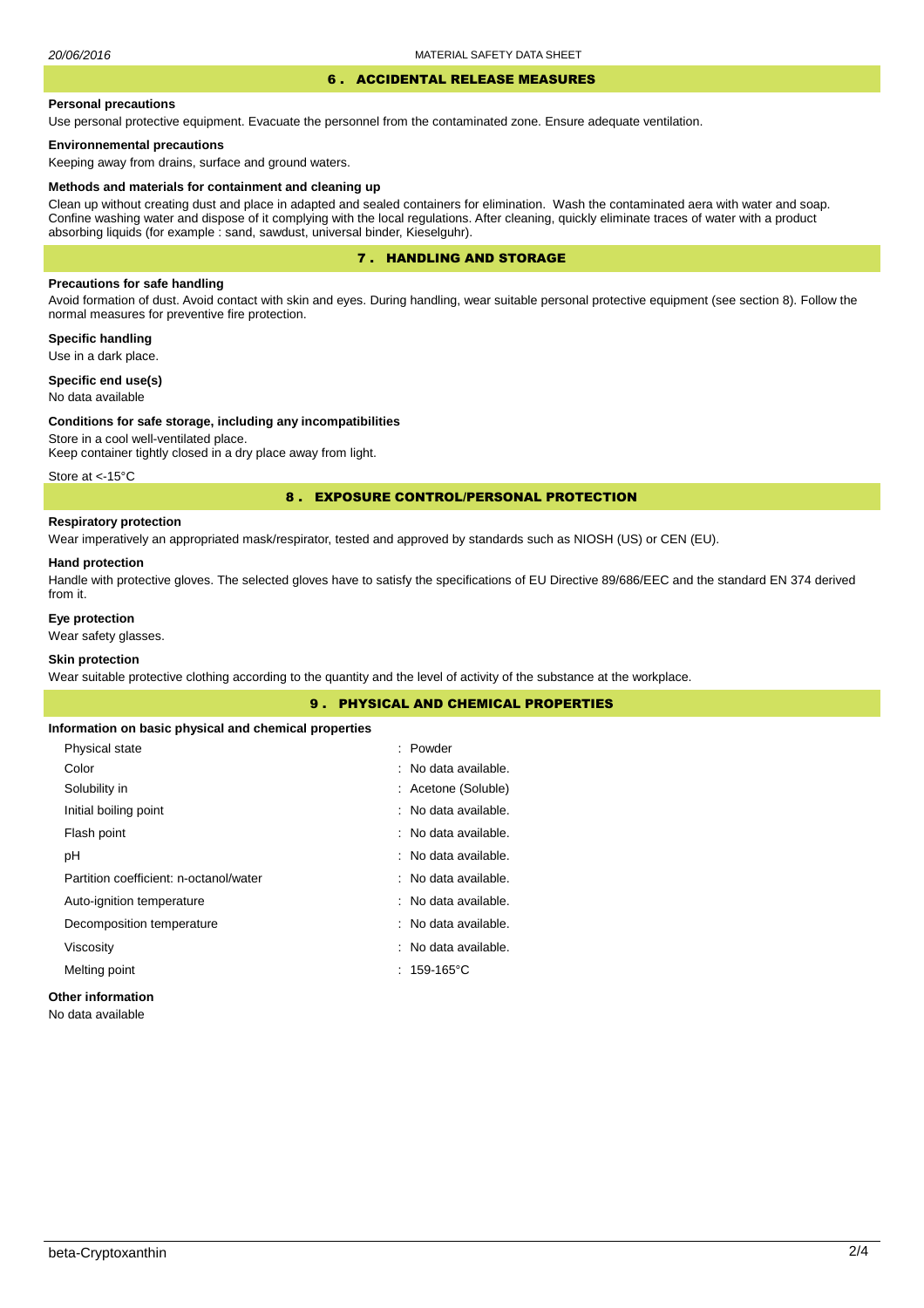#### 10 . STABILITY AND REACTIVITY

#### **Reactivity**

No data available.

### **Chemical stability**

Stable under recommanded storage conditions.

#### **Possibility of hazardous reactions**

No hazardous reactions during storage and handling complying with the instructions.

**Conditions to avoid**

No data available.

**Incompatible materials**

No data available.

#### **Hazardous decomposition products**

No hazardous decomposition products if the instructions for handling and storage are respected. During high overheating of the substance or during a fire, hazardous decomposition products may be produced.

# 11 . TOXICOLOGICAL INFORMATION

### **Acute oral toxicity**

No data available.

# **Acute dermal toxicity**

No data available.

### **Acute inhalation toxicity**

No data available.

### **Skin Corrosion**

No data available.

#### **Skin Irritation**

No data available.

#### **Serious Eye Damage**

No data available.

# **Eye Irritation**

No data available.

### **Respiratory Sensitisation**

No data available.

#### **Skin Sensitisation**

No data available.

### **Germ Cell Mutagenicity**

No data available.

### **Carcinogenictiy**

No data available.

# **Reproductive Toxicity**

No data available.

# **Specific Target Organ Toxicity - Single Exposure**

No data available.

# **Specific Target Organ Toxicity - Repeated Exposure**

No data available.

#### **Aspiration Hazard**

No data available.